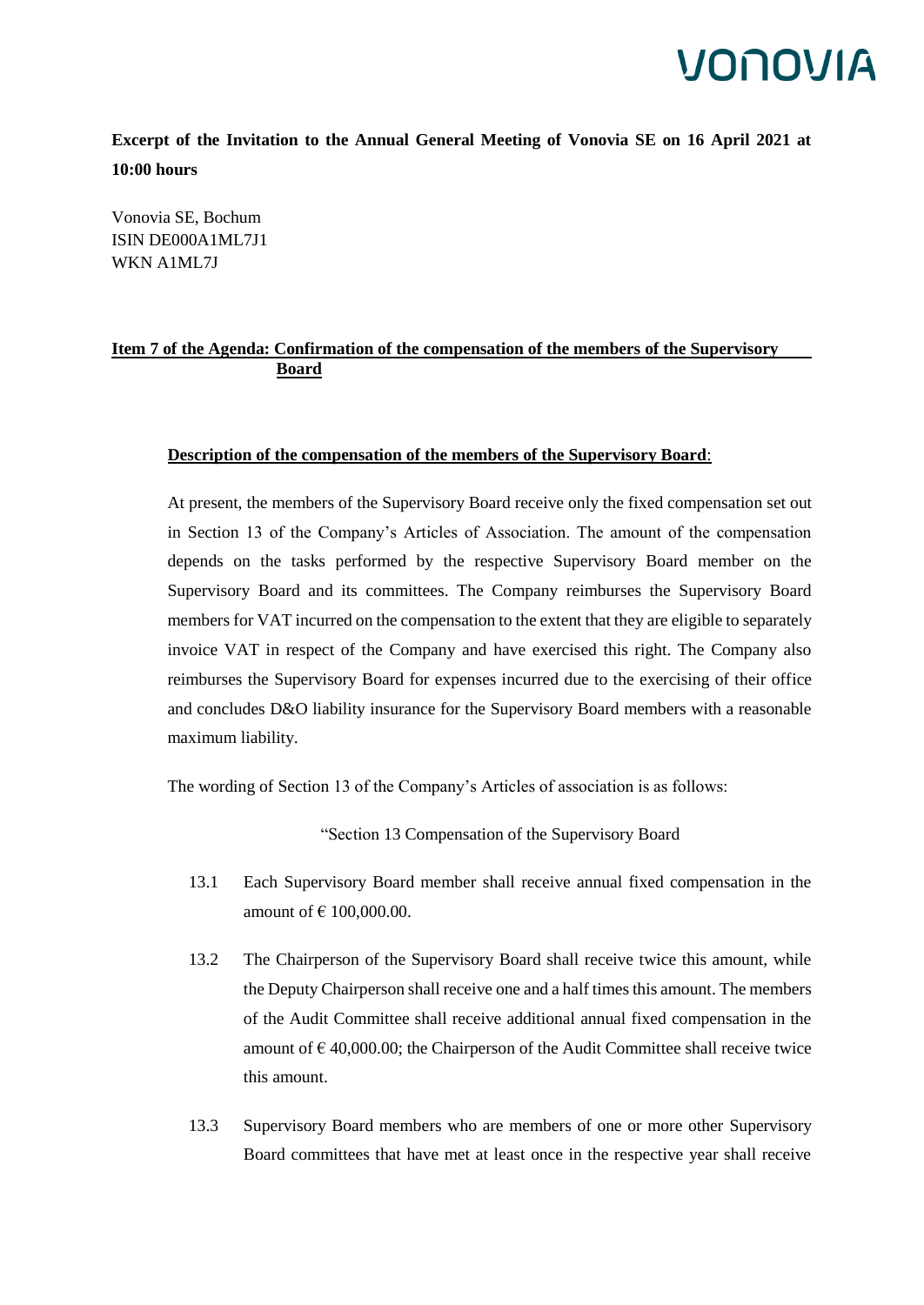# VONOVIA

additional annual fixed compensation in the amount of  $\epsilon$  20,000.00 or, in the case of the Chairperson of the committee,  $\epsilon$  40,000.00 for each such committee.

- 13.4 The total of all compensation in accordance with this Section 13 plus any compensation for membership of supervisory boards and similar controlling bodies of Group companies may not exceed  $\epsilon$  300,000.00 per calendar year for each Supervisory Board member, irrespective of the number of committee memberships and functions.
- 13.5 All of the compensation described above is payable after the end of the respective financial year. Supervisory Board members who are members of the Supervisory Board or a Supervisory Board committee for only part of a financial year shall receive corresponding pro rata compensation for that financial year, rounded up to whole months.
- 13.6 The Company shall reimburse the Supervisory Board members for appropriate expenses incurred due to the exercising of their office. VAT is reimbursed by the Company to the extent that the Supervisory Board members are eligible to separately invoice VAT in respect of the Company and have exercised this right.
- 13.7 The Company shall conclude D&O liability insurance for the Supervisory Board members with a reasonable maximum liability."

The Supervisory Board monitors the management activity of the Management Board and assists the Management Board in an advisory capacity. Granting fixed compensation that is nonperformance-based helps to enable the Supervisory Board to perform these activities in the objective interest of the Company. In this respect, the established compensation system for the Supervisory Board supports the business strategy with its long-term focus and the Company's long-term development.

In accordance with the new statutory provision set out in section 113(3) sentence 1 AktG, the compensation of the Supervisory Board members must be reviewed at least every four years and a resolution on the compensation must be passed by the Annual General Meeting. Section 113(3) sentence 2 clause 1 AktG states that this can also be a confirmatory resolution. The review is performed on the basis of a comparison with other large listed and unlisted companies. An external compensation consultant who is independent of the Management Board and the Supervisory Board may be consulted in preparing the comparison as required. Proposals for the adjustment or confirmation of the compensation paid to the Supervisory Board members are